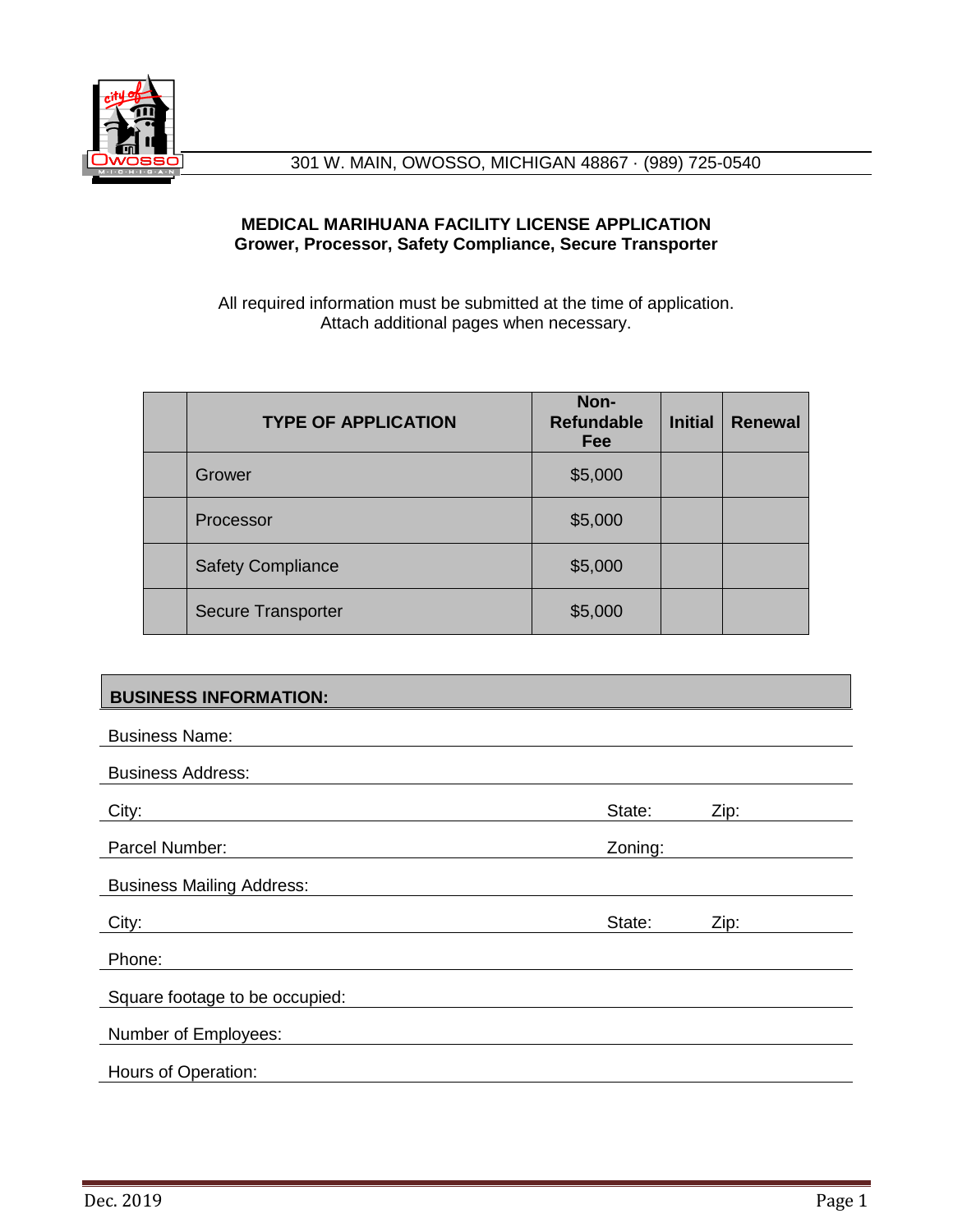**APPLICANT INFORMATION:** Highest level official or employee of business/cooperative such as Board President, Chief Executive Officer, Executive Director or comparable position.

#### Applicant Name:

**Applicant Address:** 

City: City: City: City: City: City: City: City: City: City: City: City: City: City: City: City: City: City: City: City: City: City: City: City: City: City: City: City: City: City: City: City: City: City: City: City: City:

Phone Number: Date of Birth:

o **Attachment A -** Provide Applicant's state or federally issued photo identification

o **Attachment B –** Provide Applicant's State of Michigan Prequalification Status Letter

|                        | <b>OPERATOR INFORMATION:</b> If different than the applicant, list the individual(s) responsible for |
|------------------------|------------------------------------------------------------------------------------------------------|
| day to day operations. |                                                                                                      |

| <b>Operator Name:</b>                                                                         |                |      |  |
|-----------------------------------------------------------------------------------------------|----------------|------|--|
| <b>Operator Address:</b>                                                                      |                |      |  |
| City:                                                                                         | State:         | Zip: |  |
| <b>Phone Number:</b>                                                                          | Date of Birth: |      |  |
| <b>Operator Name:</b>                                                                         |                |      |  |
| <b>Operator Address:</b>                                                                      |                |      |  |
| City:                                                                                         | State:         | Zip: |  |
| <b>Phone Number:</b>                                                                          | Date of Birth: |      |  |
| Attachment C - Provide Operator's state or federally issued photo identification<br>$\circ$   |                |      |  |
| Attachment D - Provide Operator's State of Michigan Prequalification Status Letter<br>$\circ$ |                |      |  |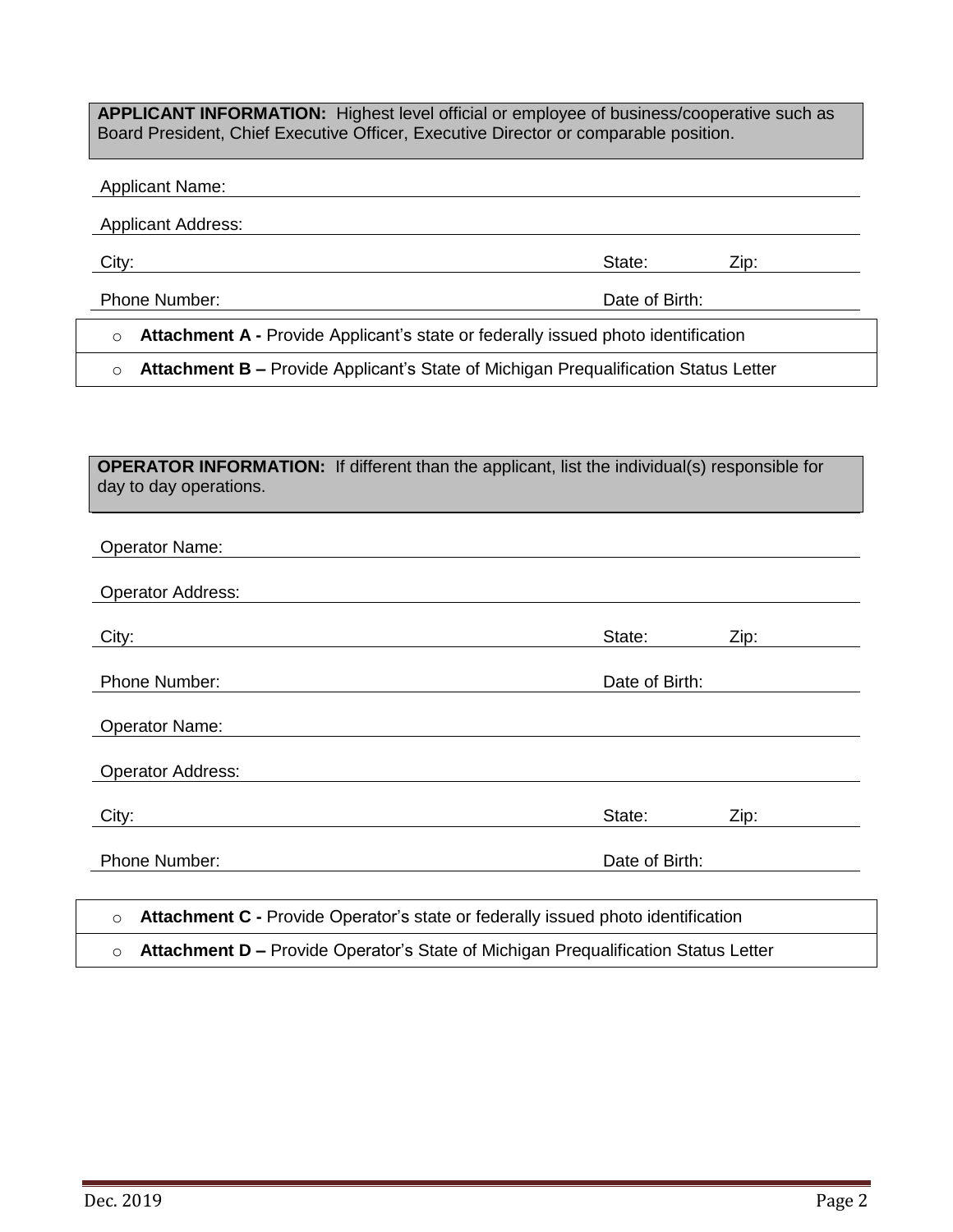| <b>LICENSE INFORMATION:</b>                                                                                                                                                        |  |  |  |
|------------------------------------------------------------------------------------------------------------------------------------------------------------------------------------|--|--|--|
| Has the applicant and/or operator been denied an application for a medical marihuana dispensary or<br>growing facility, or other marihuana related business from any jurisdiction? |  |  |  |
| <b>YES</b><br><b>NO</b>                                                                                                                                                            |  |  |  |
| If yes, state when, where and why:                                                                                                                                                 |  |  |  |
|                                                                                                                                                                                    |  |  |  |
| Has the applicant had a medical dispensary/grow facility license suspended or revoked by any<br>jurisdiction?                                                                      |  |  |  |
| <b>YES</b><br><b>NO</b>                                                                                                                                                            |  |  |  |
| If yes, state when, where and why:                                                                                                                                                 |  |  |  |
|                                                                                                                                                                                    |  |  |  |
| If yes, what was the next business activity or occupation of the Applicant subsequent to such action of<br>suspension or revocation?                                               |  |  |  |
|                                                                                                                                                                                    |  |  |  |
|                                                                                                                                                                                    |  |  |  |

| <b>PROPERTY OWNER INFORMATION:</b>                                                                                                                        |  |  |  |
|-----------------------------------------------------------------------------------------------------------------------------------------------------------|--|--|--|
|                                                                                                                                                           |  |  |  |
| <b>Owner Name:</b>                                                                                                                                        |  |  |  |
| Home Address:                                                                                                                                             |  |  |  |
|                                                                                                                                                           |  |  |  |
| State:<br>Zip:<br>City:                                                                                                                                   |  |  |  |
| Home Phone:                                                                                                                                               |  |  |  |
| State the Applicant's real property interest in proposed facility:                                                                                        |  |  |  |
| Joint Tenants*<br>Other**<br>Fee Simple<br>Lease                                                                                                          |  |  |  |
| *List all Tenants and their legal interest; ** Attach detailed explanation                                                                                |  |  |  |
|                                                                                                                                                           |  |  |  |
| <b>Attachment <math>E</math> – Provide proof of ownership or copy of the lease</b><br>$\circ$                                                             |  |  |  |
| Attachment F - If premises are leased, attach written permission from the owner of the<br>$\Omega$<br>premises for the use specified in this application. |  |  |  |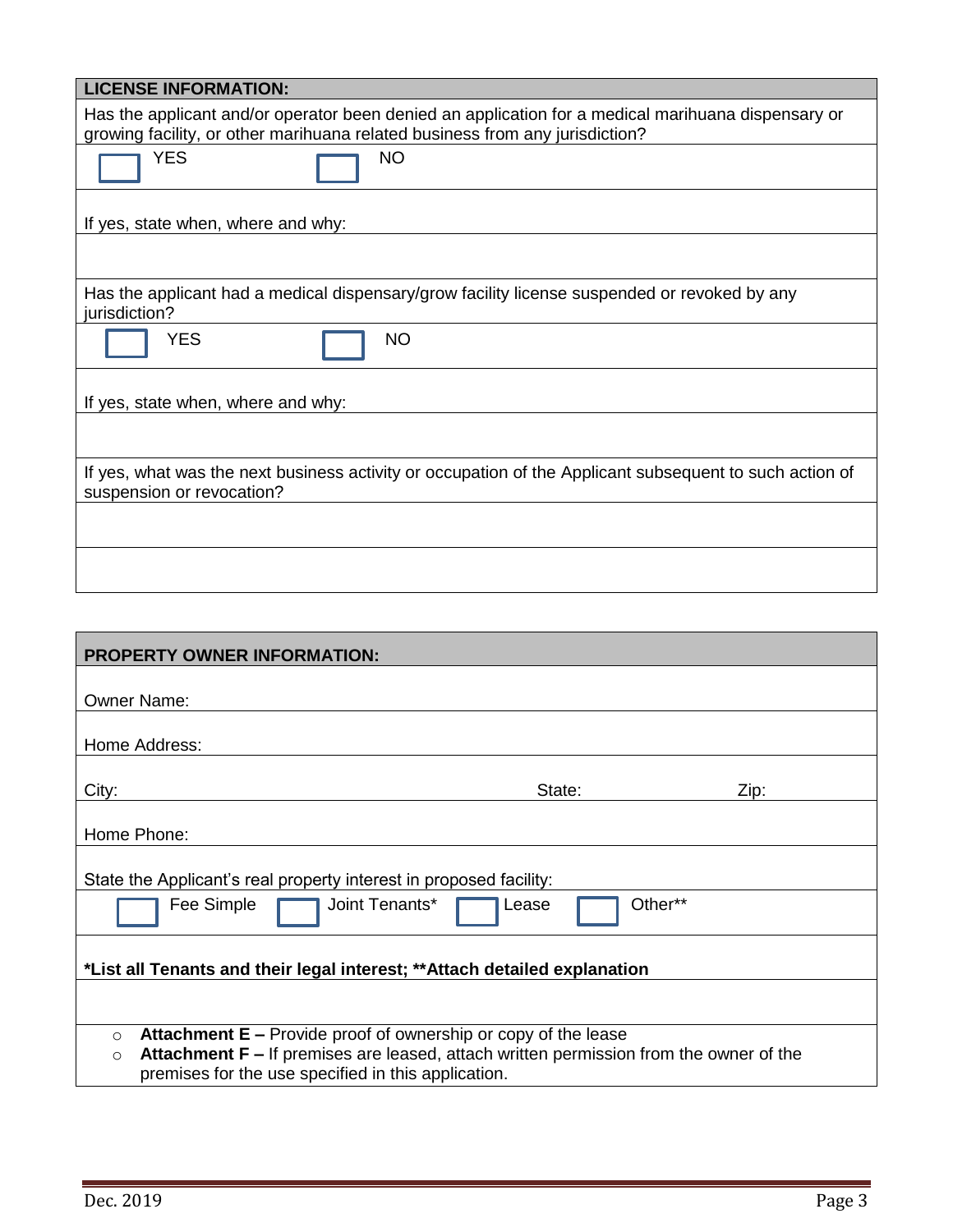| <b>FACILITY INFORMATION:</b>                            |                                                                                                                                                                                                                                                                                                                                                                       |  |  |
|---------------------------------------------------------|-----------------------------------------------------------------------------------------------------------------------------------------------------------------------------------------------------------------------------------------------------------------------------------------------------------------------------------------------------------------------|--|--|
|                                                         | Does the facility have alarm system in place?<br><b>YES</b><br><b>NO</b>                                                                                                                                                                                                                                                                                              |  |  |
| If yes, name of alarm company, contact name and number: |                                                                                                                                                                                                                                                                                                                                                                       |  |  |
|                                                         |                                                                                                                                                                                                                                                                                                                                                                       |  |  |
| $\circ$                                                 | Attachment G – Proof of insurance for fire damage in the amount of the value of the premises<br>and liability insurance with the minimum limits of \$500,000, listing the City as an additional<br>insured.                                                                                                                                                           |  |  |
| $\circ$                                                 | Attachment H - Describe storage facilities of all medical marihuana on site.                                                                                                                                                                                                                                                                                          |  |  |
| $\circ$                                                 | Attachment I - Describe the security plan for this facility included, but not limited to, any<br>lighting, alarms, barriers, recording/monitoring devices, and/or security guard arrangements.                                                                                                                                                                        |  |  |
| $\circ$                                                 | Attachment J - Full Site Plan Review - including area map, drawn to scale, (indicating the<br>proximity of the site to any school. Defined by the State of Michigan definition of a school).<br>Interior floor plan of the permitted premises and the permitted property signed and sealed by a<br>Michigan registered architect, surveyor, or professional engineer. |  |  |
| $\circ$                                                 | Attachment K - A list of Material Safety Data Sheets for all nutrients, pesticides, and other<br>chemicals proposed for use in the facility                                                                                                                                                                                                                           |  |  |
| $\circ$                                                 | Attachment L – A description and plan of all equipment and methods that will be used to stop<br>any impact to adjacent uses, including enforceable assurances that no odor will be detectable<br>from outside of the Permitted Premises.                                                                                                                              |  |  |
| $\circ$                                                 | Attachment M – A plan for the disposal of Marihuana and related byproducts that will be used<br>at the facility.                                                                                                                                                                                                                                                      |  |  |
| $\circ$                                                 | Attachment N - A statement providing information regarding any other Medical Marihuana<br>Facility License that the Applicant(s) is authorized to operate in any other jurisdiction within the<br>State, or another State, and the Applicant(s) involvement in each Facility.                                                                                         |  |  |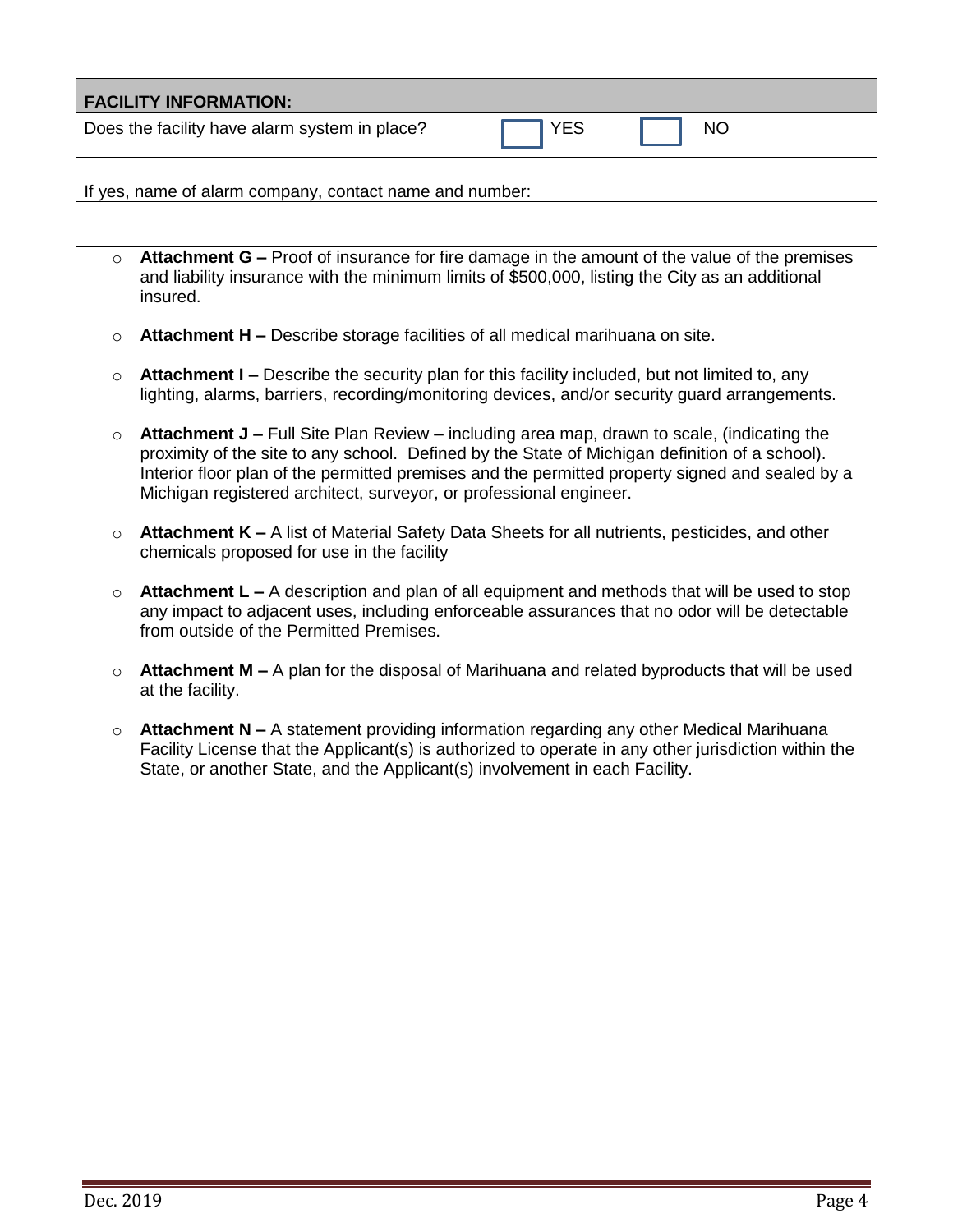### **Oath of Application**

I declare that this application and all attachments are true, correct, and complete to the best of my knowledge. I acknowledge that it is my responsibility to comply with all the provisions of the City of Owosso Municipal Code, Laws and Regulations of the State of Michigan, especially those of which concern or relate to Medical Marihuana. I acknowledge that I may be personally held accountable for the actions of my agents and employees that violate the City of Owosso Municipal Code, Laws and Regulations of the State of Michigan, especially those of which concern or relate to Medical Marihuana.

| <b>Authorized Signature</b> | <b>Title</b> | Date |
|-----------------------------|--------------|------|
|                             |              |      |
|                             |              |      |

| STATE OF MICHIGAN                                                                                     |                                                                                                         |  |  |
|-------------------------------------------------------------------------------------------------------|---------------------------------------------------------------------------------------------------------|--|--|
| )SS.<br><b>COUNTY OF SHIAWASSEE</b> )                                                                 |                                                                                                         |  |  |
|                                                                                                       | Subscribed and sworn to before me a Notary Public on this _______ day of __________________________     |  |  |
|                                                                                                       | 20 <sub>___</sub> , by the above named ________________________________, who has appeared before me and |  |  |
| presented photo identification and sworn that they have read the foregoing and says it is true to the |                                                                                                         |  |  |
| best of his/her knowledge.                                                                            |                                                                                                         |  |  |
|                                                                                                       |                                                                                                         |  |  |
|                                                                                                       | , Notary Public                                                                                         |  |  |
|                                                                                                       | Shiawassee County, Michigan                                                                             |  |  |
|                                                                                                       | My commission expires:                                                                                  |  |  |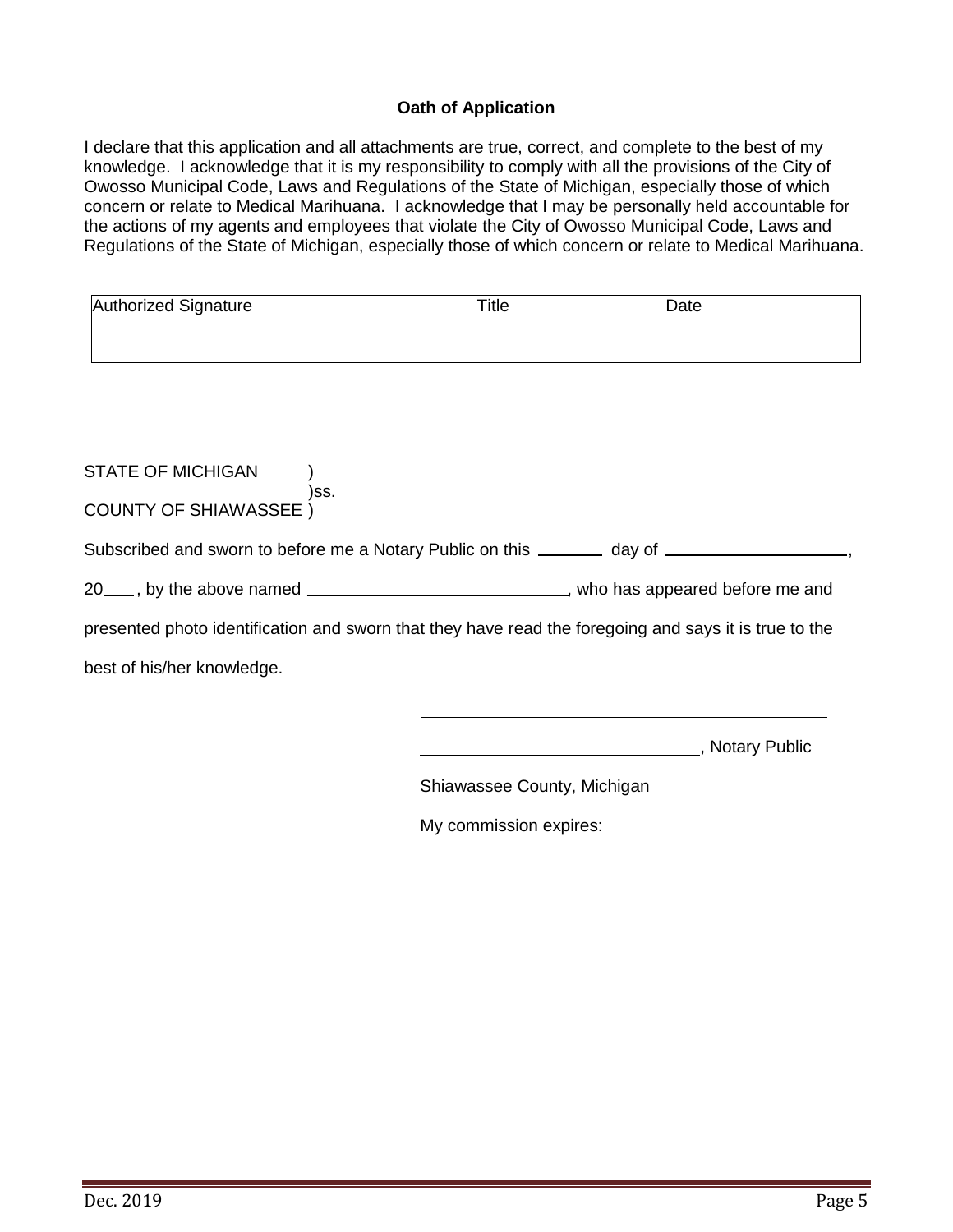#### **Release of Liability, Indemnification and Waiver**

This Application or the granting of a license hereunder is not intended to grant, nor shall it be construed as granting, immunity from criminal prosecution for growing, sale, consumption, use, distribution, or possession of marijuana not in strict compliance with State or Federal law. Also, since Federal law is not affected by the State Act (Michigan Medical Marihuana Act, Initiated Law 1 of 2008), nothing in this license application, the granting of a license hereunder, or any City of Owosso ordinance, policy or rule, is intended to grant, nor shall they be construed as granting, immunity from criminal prosecution under Federal law. The State Act, this license application or the issuance of a city license does not protect users, caregivers or the owners of properties on which the medical use of marihuana is occurring from Federal Prosecution, or from having their property seized by Federal authorities under the Federal Controlled Substances Act.

Upon issuance and acceptance of a Medical Marihuana License and/or renewal, the undersigned individually and on behalf of  $\blacksquare$ , as its duly authorized agent, hereby unconditionally and irrevocably waives, discharges, and releases the City of Owosso its agents, employees and officials from any and all claims damages and liability in any way arising out of or related to the licensed premises including, but not limited to, issuance of a license to licensee and any and all acts, omissions damages or injuries to any person or property resulting from any act, omission, condition, occurrence or criminal act occurring upon or in relation to the licensed premises, and to indemnify, defend, and hold harmless the City of Owosso including its agents, employees and officials to the fullest extent permitted by law and equity for any and all claims, damages, injuries or liabilities at law or equity in any way arising out of or related to any acts, omissions, activities, conditions or occurrences or incidents in any way related to the licensed premises.

Additionally, the applicant herby agrees to not violate any of the laws of the State of Michigan or the ordinances of the City of Owosso in conducting the business in which the license will be used, and that a violation on the premises may be cause for objecting to renewal of the license, or for requesting revocation of the license. As well, the applicant agrees to make the premises open for inspection upon request by the Building Official, the Fire Department and law enforcement officials for compliance with all applicable laws and rules, during the stated hours of operation/use and as such other times as anyone is present on the premises. The applicant agrees to quarterly inspections by the City Official's designee to confirm the dispensary or growing/manufacturing is operating in accordance with applicable laws including, but not limited to, State Law and City Ordinances.

| Authorized Signature | Title | Date |
|----------------------|-------|------|
|                      |       |      |
|                      |       |      |